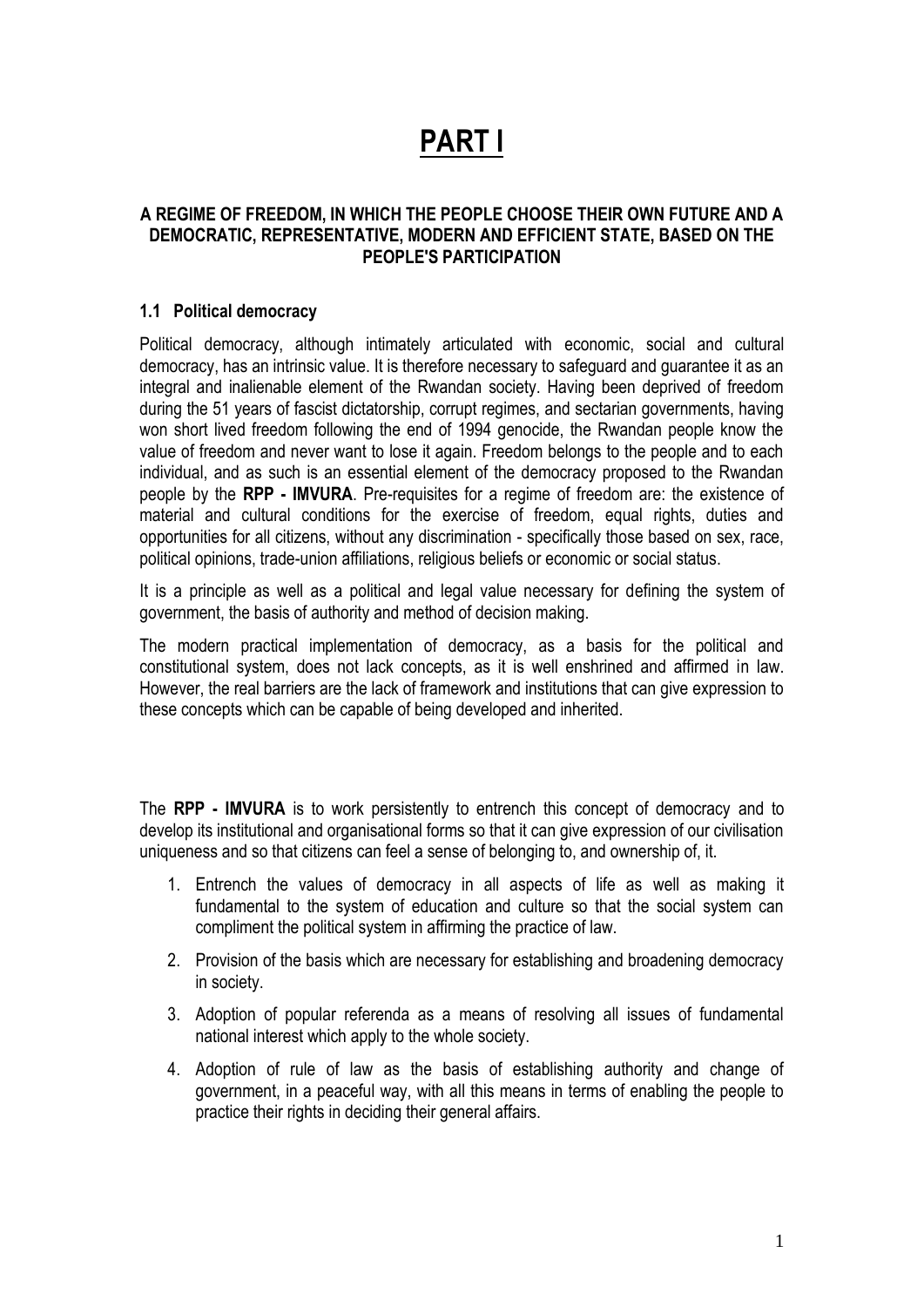- 5. Strengthening the constitutional institutions of the state and accepting the parliamentary institution as the practical tool which represents the wish of the people and the embodiment of the principle of democracy.
- 6. Developing and strengthening local government institution and the adoption of centralised administrative structure of government as a practical mean of widening the practice of democracy.

# **1.2 Political pluralism**

The **RPP - IMVURA** programme seeks the establishment of a political system that guarantees the realisation of the principle democratic values. It protects these rights and freedoms and channels efforts to the building of the institutions of governance - in a way that lends it effectiveness and honesty. Such a system should guarantee impartiality and freedom of the election process and good monitoring of the elected, during their term of tenure, relying upon constitutional basis that controls the conduct of government and guarantees its soundness, and the peaceful transfer of power. A political pluralism that represents the firm foundation for rotation and safe transfer of authority between organised political groups. It is also the most effective means of maturing political awareness in society, strengthening it and reinforcing its immunity in order to prevent dictatorship, protection of rights, sanctity and liberty of individuals.

The success and soundness of the political system which is established on multi-parties depends on two main issues:

- 1. Adherence of political parties and organisations based on principles of law, and the start from a unified view of the shared, unchangeable, national principles as well as the areas of consensus, on which disagreement is acceptable.
- 2. Differentiation between political parties by individuals is based on clear and responsible programmes that abide by society's affairs, with all the necessary detailed views that this entails in order to face the existing problems as well as the methods of achieving the aspiration of society. On this basis it can be made clear for the individual to make a formal choice, as to which party deserves the support and can be trusted.

Based on this, the **RPP - IMVURA** will work resolutely and consistently towards the following:

- 1. Consolidation of the principle of political pluralism, and transforming it to be one of the deep-rooted facts in Rwandan Society. Opposing any tendency from whichever quarter, to return Rwanda society to singular political opinions which lead to dictatorship that relies on the army and security forces to subjugate society to its desires and wishes.
- 2. Guaranteeing the establishment of political pluralism on the basis of noble competitive views within the framework of adherence to the faith of society, so that it becomes possible for all members of society to exercise preference between political parties according to its programmes without being influenced by any other factors.
- 3. Guaranteeing the running of general elections regularly and according to time specified by constitution through an election system that is impartial and through which the people will be able to exercise this say on the conduct of affairs according to its wishes, whether directly or indirectly.
- 4. Guaranteeing equality of opportunity in political work, entrenching it and embodying it in practice.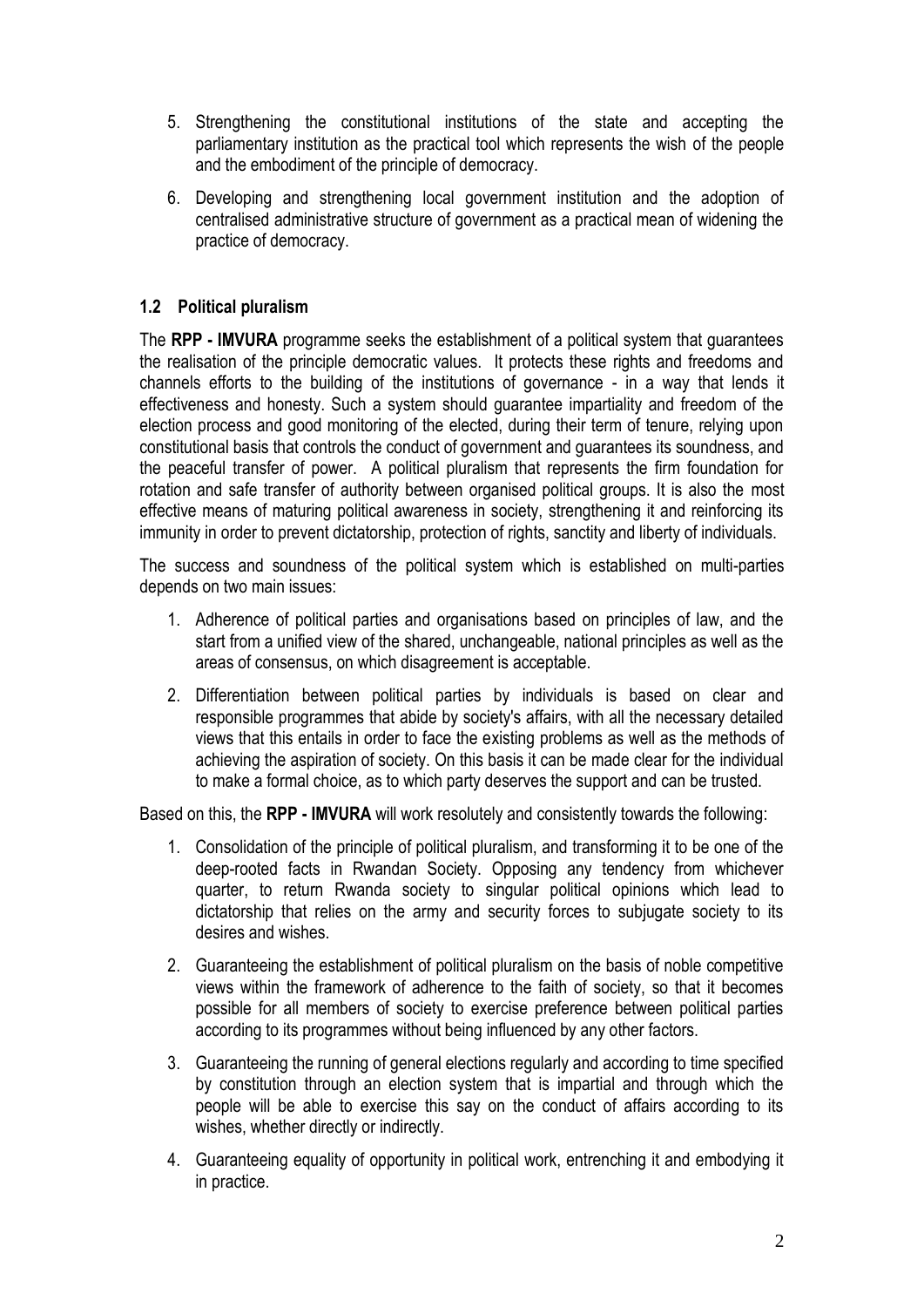# **1.3 Political pluralism**

Peaceful rotation of authority is the essence of justice and democracy and the best process for overcoming conflict over authority - on all levels.

To embody this principle, work has to be under taken to provide a number of guarantees. The most important amongst which is the following.

- 1. Ensuring the neutrality of the military, security and judicial establishments in partypolitics, by considering this as the most important requirement for a multi-party- based political system and what it entails for the peaceful transfer of power during time- expired periods.
- 2. Ring-fencing authority with guarantees that will safeguard it against misuse, by those in power, and to dedicate it for the achievement of the objectives of society.
- 3. Deep-rooting political pluralism in society and establishing it on solid ground represented on people's wish and national constants that makes pluralism a way to complementarily, co-operation and consolidation.
- 4. Deep-rooting the administrative and legal system in the state and making it subject to criterions and basis that do not get affected by the peaceful change in authority, which should be limited to the higher political levels.
- 5. Sound political nurturing of members of society to grow accepting the results of elections and the peaceful transfer of power.
- 6. Reducing presidential terms form 7 to a-5 year term, which is renewable once. And conducting both presidential and parliamentary elections on the same day.

## 1.**4 Pluralist, democratic and responsible mass media**

Pluralist, democratic and responsible mass media are essential in a regime of freedom. In genuinely free conditions the mass media are indispensable in helping to form citizens' opinions and in encouraging them to civic participation. They can contribute to transparency in political affairs, to democratic control of administration actions, to a genuine expression of the people's will through elections, to knowledge of reality and to the collective effort to solve the nation's problems, to improve the people's cultural level, and to friendship and understanding among peoples.

Important factors for a pluralist democratic and responsible mass media include:

1. The existence - side by side with privately owned media - of a public sector including the different media ( television, radio, press ) which by virtue of its constitutional and legal status will be independent from the Government and political parties and explicitly bound to guaranteeing pluralism and the expression and clash of different trends of opinion;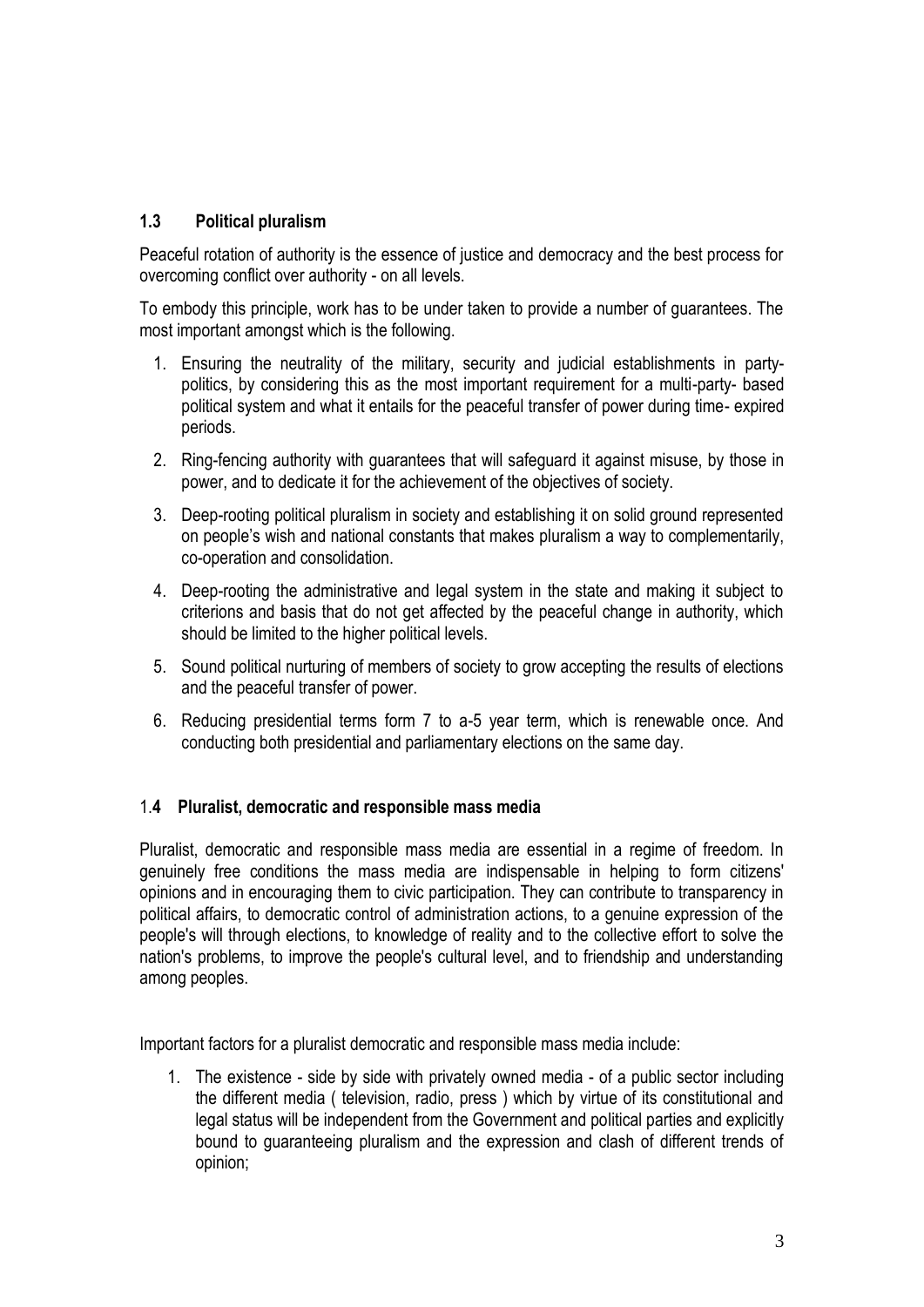- 2. Protection of mass media independence from economic powers, specifically by preventing monopoly concentration of mass media enterprises;
- 3. Guaranteed rights for journalists and other mass media workers, and their respect for ethical and professional standards;
- 4. Guaranteed broadcasting rights, as well as the right to political rebuttal and to reply;
- 5. Protection of the national identity, language and independence, particularly as concerns the audio-visual media and telecommunications;
- 6. Support for regional and local media;
- 7. Media management free from government control, and State financial support for the media without any discrimination;
- 8. Impartial and independent criteria in the licensing of media, whenever the law requires it;
- 9. The existence of diverse constitutional bodies to preserve the freedom of information and guarantee pluralism.

In the free society proposed by the **RPP - IMVURA** to the Rwandan people, elections are the direct basis of political power and of the legitimacy of its institutions.

This component of a regime of freedom requires that elections be held according to rules that ensure the democratic nature of the whole process and the representatively of those elected, with the effective elimination of economic, social and moral pressure or coercion, as well as of methods of manipulating public opinion and of misrepresenting the people's will.

The democratic nature of an election does not depend solely on the conditions under which voting or the election campaigns are held. It also depends on the situation prevailing outside electoral periods, on the effective exercise of rights, and on citizens' continuing participation and involvement in national affairs.

In the same way as political power is legitimatised by the people's will, expressed in truly democratic elections, those who exercise political power lose their legitimacy when they do not respect democratic legality or act to destroy the democratic regime

The regime of freedom proposed by the **RPP - IMVURA** implies that the State and other entities respect each citizen's right to political freedom. It also implies guaranteed freedom and right to social participation, guaranteed economic, social and cultural rights for workers and their organisations, and for other social strata and organisations.

The Rwanda democracy which the **RPP – IMVURA** proposes and advocates seeks to increasingly extend the scope and exercise of personal and collective freedoms, and to effectively guarantee workers' and citizens' rights.

#### **1.5 The State**

The State, its characteristics, the criteria used in defining its institutions, the extent to which, and the direction in which, it exercises its functions, its inclusiveness of the peoples' participation and intervention in the political and administrative decision-making process, are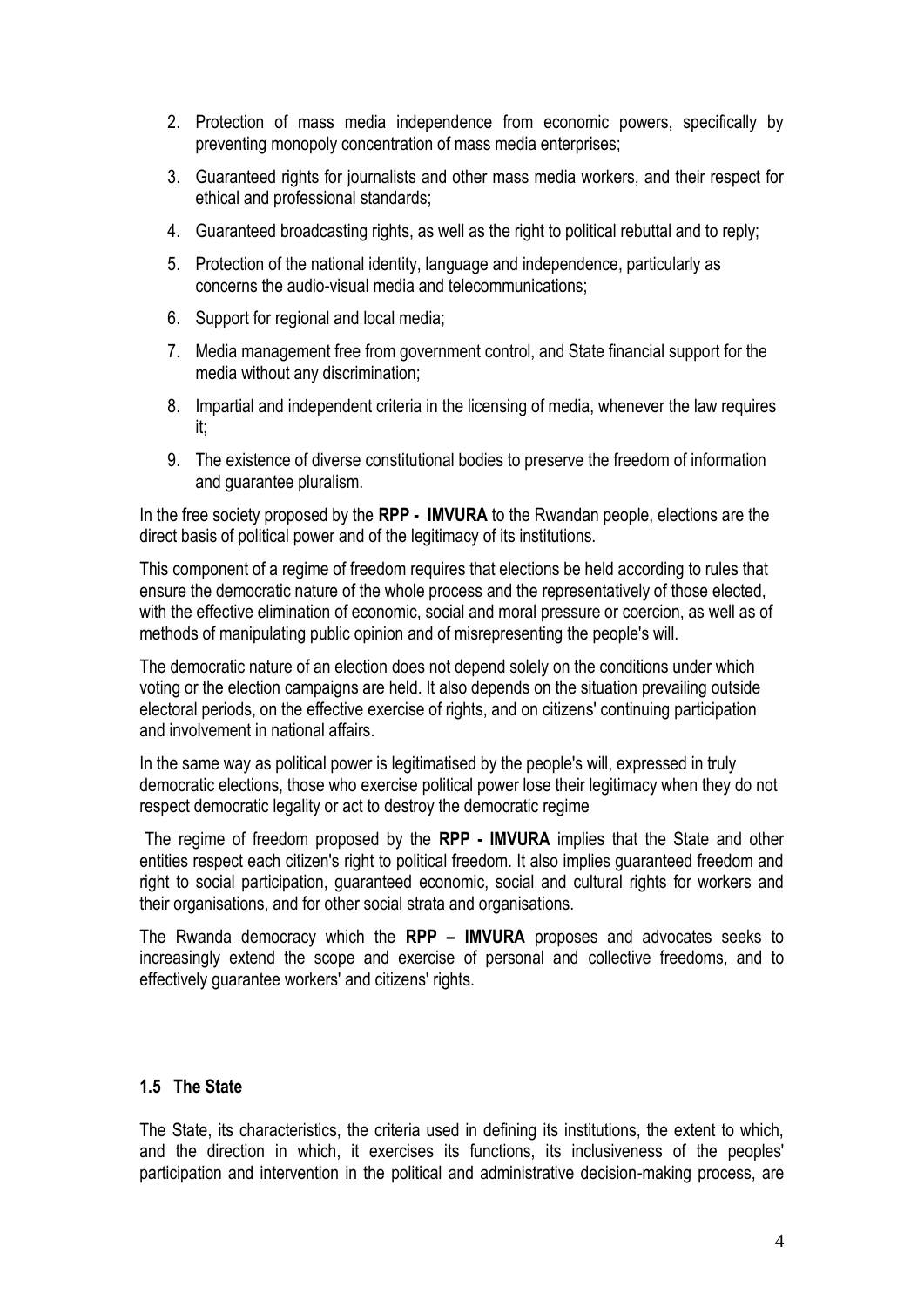both in themselves goals of the Programme and pre-conditions for the implementation of other programmatic goals.

In the monopoly capitalist system the State, given its class nature, is part of, and guarantees the operationally and survival of the capitalist modes of production, even through violence and coercion. It is in essence and in general terms, a tool of capital. In the democracy which the **RPP - IMVURA** submits to the Rwanda people (including an economic set-up based on a mixed economy, not dominated by the monopolies, a regime of freedom, a democratic election system), the State must be structured and operate so as to correspond to the people's and the country's requirements, in strict compliance with democratic law.

The following are component aspects of **a democratic, representative, participatory and modern State, serving the people and the country:**

- 1. **An organisation of the political power structure** based on universal, direct, secret and periodic suffrage for the elected institutions and on the separation and interdependence of State institutions;
- 2. **Constant participation** of the people in the exercise of power;
- 3. An independent, democratic, speedy and affordable **legal system**;
- 4. A decentralised, spatially distributed, de-bureaucratic and **open public administration**;
- 5. **Essential public services**, guaranteed by the State;
- 6. **Armed Forces** serving the nation's independence and sovereignty and the territory's integrity;
- 7. **A security and public order system** based primarily on prevention and on effective respect for, and guarantee of, the individuals' and the workers' rights and freedoms.

## **1.5.1 The structure, organisation and scope of the political power**

The structure, organisation and scope of the political power system will ensure the stability, continuity and development of the democratic regime, as well as the work of the institutions in accordance with their regulations and specific role, and with the Rwanda people's interests.

The following are essential traits of the **political power set-up** in the Rwanda democracy proposed by the **RPP - IMVURA**

- 1. **Separation and inter-dependence of the State institutions:** President of the Republic, Parliament [Assembly of the Republic], Cabinet and Courts;
- 2. **Legislative and monitoring powers of Parliament,** opposing all factors which curtail such powers;
- 3. **Compulsory respect for Constitutional principles** and for the law, guaranteed through the intervention of law courts - which are sovereign institutions whose independence must be protected - and through the people's control and vigilance;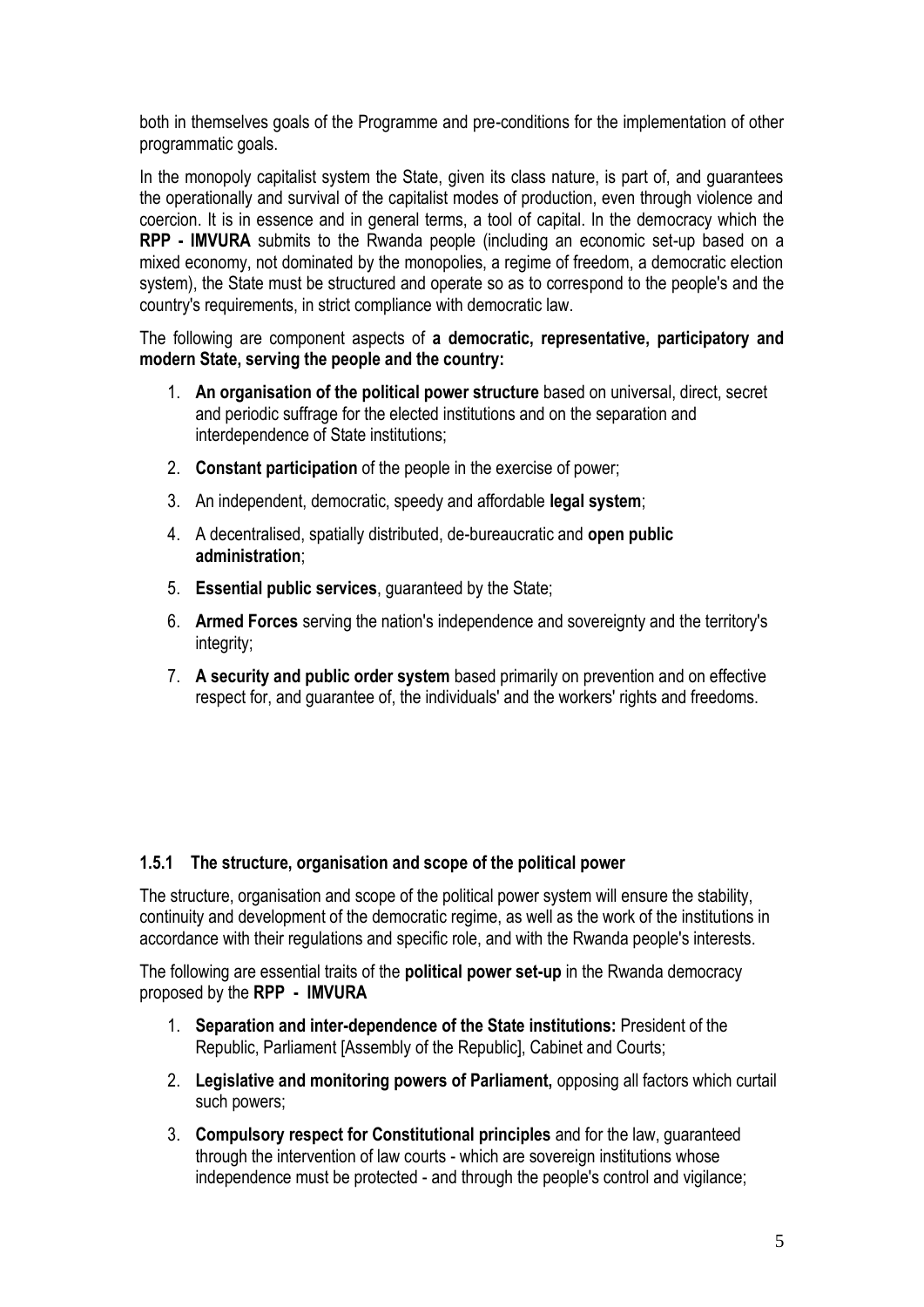- 4. **Democratic Local Government** with effectively guaranteed autonomy of decision within its scope of action, and in particular with administrative and financial autonomy , and provided with the means to tackle and solve community problems;
- 5. **Recognition of the role of political parties** as one of the essential organisational elements of various social interests and bodies of opinion and of democratic participation in the power structures.

## 1**.5.2 Constant people's participation in the exercise of power**

Constant people's participation in the exercise of power will be ensured not only through the modes characteristic of representative democracy, but also through forms of direct and participatory democracy.

# **1.6 Public Administration**

Public Administration will be geared toward development, and be decentralised, spatially distributed, de-bureaucratised, modern, efficient, and open, in close touch with the population and serving community interests. It shall operate with honesty, without bias, with fairness and impartiality, be held accountable for its operation, comply and enforce compliance with democratic laws. It will ensure that all decisions are well grounded and that all requests of individuals and the public in general are always speedily dealt with, and that all have access to their respective files. It will guarantee respect for the rights of public employees as well as motivate and encourage their participation, using merit and competence as criteria for access to Administration posts, for promotions and appointments to management posts and to posts at all levels, and will reject favouritism and partisan appointments. Judicial overseeing of administrative legality will be guaranteed, as will the implementation of law court sentences.

The State will take responsibility for, and guarantee essential social services such as social security, health care and education, as well as housing for the less well-off strata, urban public transport and emergency services, without precluding the existence of private activity in these spheres as long as it participates in the State's democratic policies. The State will also guarantee basic infrastructures and social equipment.

# **1.7 Defence**

The Armed Forces, loyal to the Constitution and to democratic values, will be fully dedicated to defending the nation's independence and sovereignty and the territory's integrity against all external threats. This entails the priority of missions on national territory and equipment in accordance with those missions and their defensive nature. Without affecting military defence, they will collaborate in tasks of community interest. With a specific defence doctrine, they must be endowed with autonomous military capability, and be based on compulsory service conducted in dignified conditions for young people. The Armed Forces will be subordinated to political power, but with an appropriate measure of autonomy. The Armed Forces, at the same time as they require political impartiality in the exercise of functions, will refuse all political and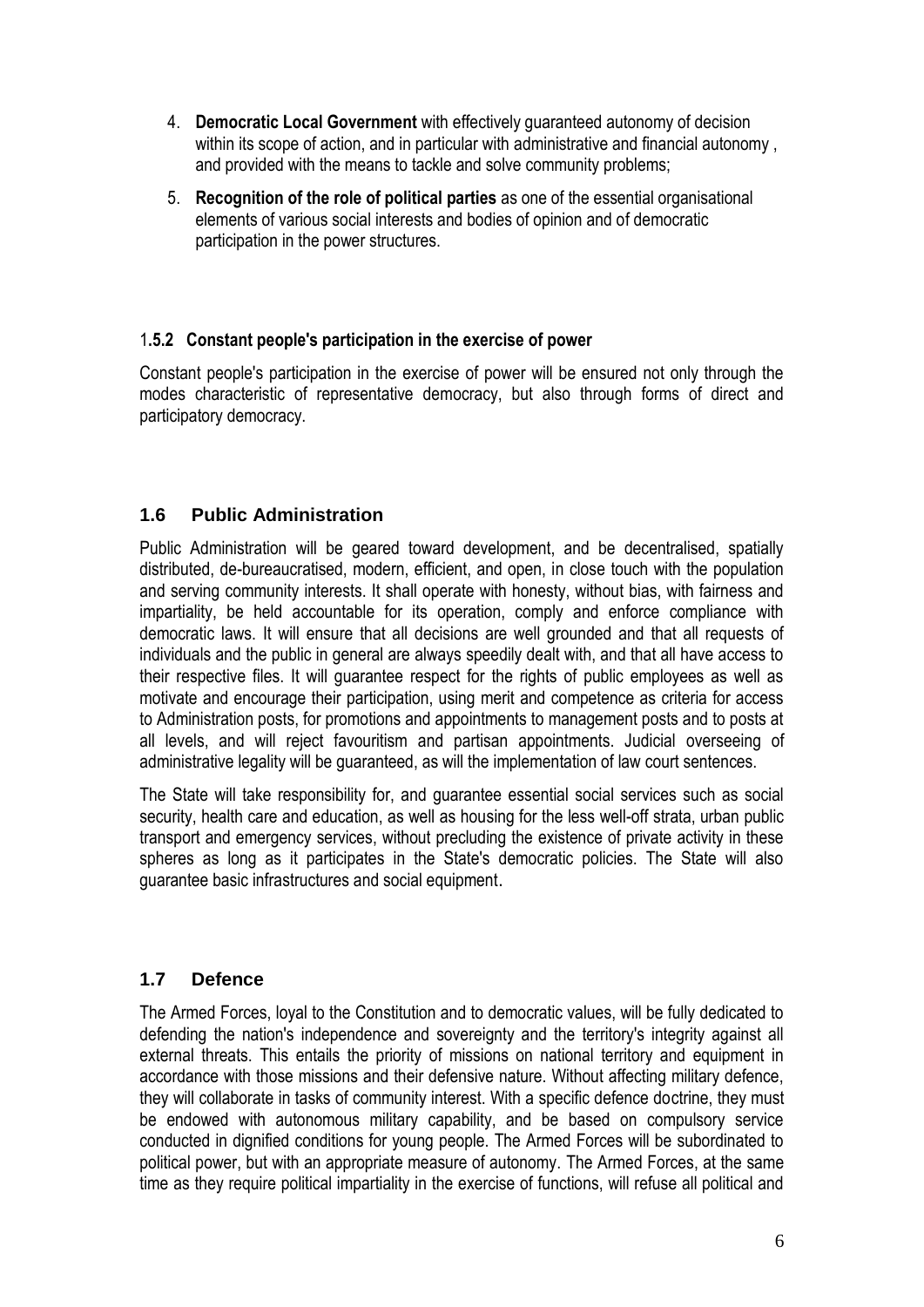ideological discrimination in their internal operation. They will guarantee the civic rights and dignity of military personnel and they must be an institution identified with all that is most patriotic and progressive in the past, in particular its decisive role in overthrowing the fascist regime and putting an end to the 1994 genocide era.

Hence, the **RPP- IMVURA will** work to build, strengthens and reform the defence policies on the following basis:

- 1. Defence of the homeland, preservation of its security and its protection from any internal or external threat is the duty of every Rwandan citizen.
- 2. The armed forces are the preventative shield of unified Rwanda, and on it is the prime responsibility of defending the country, preserving its unity, safeguarding its wealth, protecting its values, traditions, civilisation, political system and national and constitutional unity.
- 3. The army and security forces are national institutions that must be kept aside from political conflicts and allegiances political parties, regions, ethnicity or any other conflicts or narrow allegiances that distract it from its responsibilities.
- 4. Society is the main support for the armed forces and its on going supply. Soldiering is an honour and a social and culture duty for which society must be trained to undertake, for the army to be for the people and from the people.
- 5. Obligatory National Service is a right for all able, and duty on every entrusted, and is considered as one of the most important popular participation in the armed forces and the achievement of the balance of powers in society.
- 6. The armed force contains an important proportion of the lively elements and effective energies of society which must be directed during peace towards, construction and development, realising the principle of "the army is for development and construction".
- 7. The complementary roles of the army and security institutions are a fundamental prerequisite for its success in undertaking the assigned tasks in the best manner.

## **1.8 Public Security**

Public security and order will be ensured by the State and guaranteed by adequately coordinated and organised forces and services which are non-partisan, institutionally controlled solely by national authorities, within the judiciary and under the Public Attorney, guided and trained to respect the Constitution, the law, the freedoms, rights, equality, security and peace of citizens. The security forces and services will be institutions which serve the community and are engaged in preventing and dissuading crime, thus assisting in curtailing the use of repressive measures. They shall fight crime, and specifically criminal organisations, drug trafficking, crimes against the environment and the economy, corruption and violence.

Hence, the **RPP - IMVURA** shall work to build, strengthens and reform the security policies on the following basis: